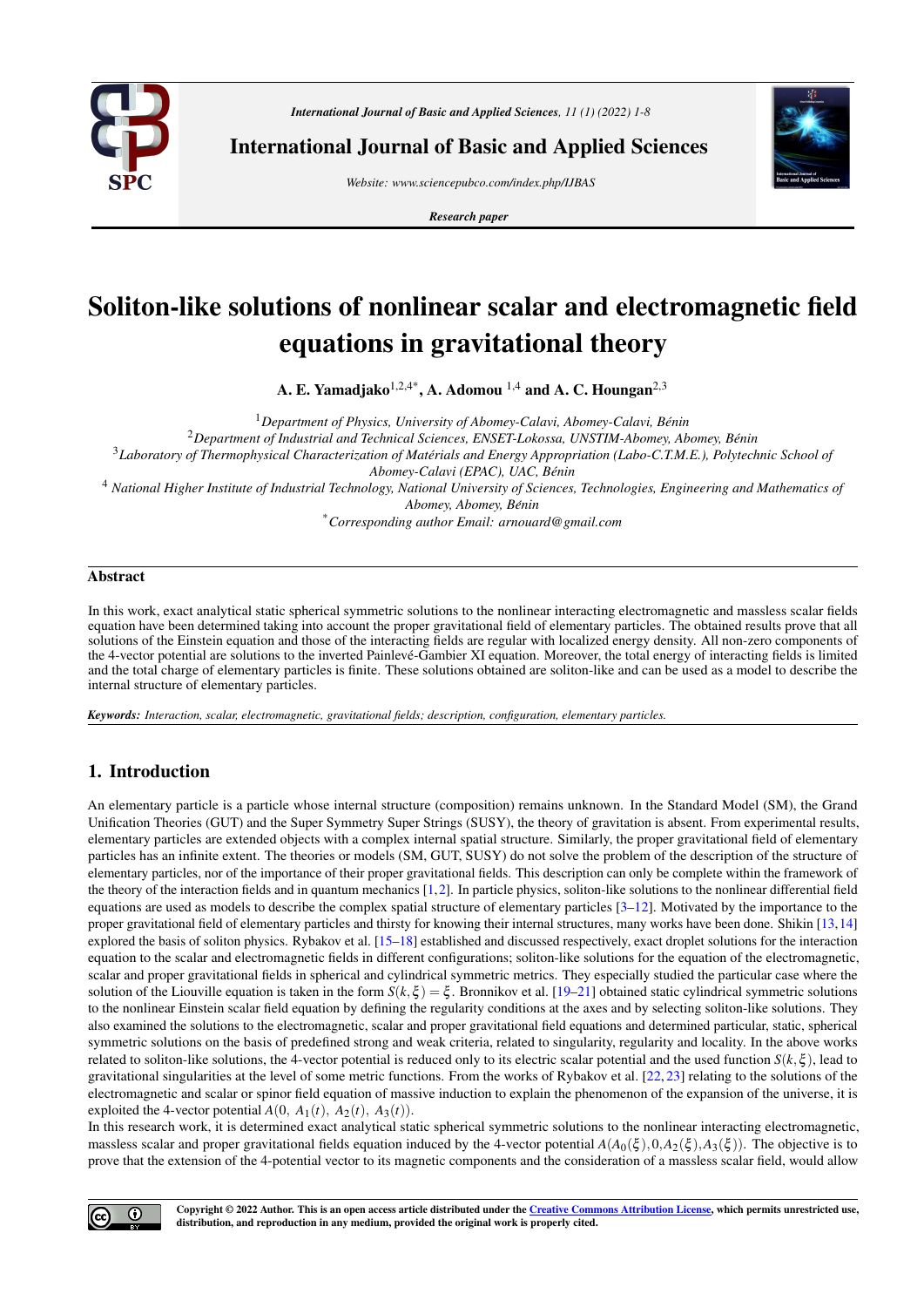to soliton-like solutions, not containing the function or solution of Liouville's equation  $S(k,\xi)$ , which is often the cause of the observed gravitational singularities. To achieve this aim, Section [2](#page-1-0) gives a brief overview of the fundamental equations. The results obtained are presented in Section [3](#page-4-0) accompanied by a discussion. In Section [4,](#page-6-3) a conclusion is presented.

### <span id="page-1-0"></span>2. Fundamental equations

<span id="page-1-1"></span>The static spherical symmetric metric is defined by the following expression:

$$
ds^{2} = e^{2\gamma}dt^{2} - e^{2\alpha}d\xi^{2} - e^{2\beta}\left[d\theta^{2} + \sin^{2}(\theta)d\varphi^{2}\right],
$$
\n(1)

<span id="page-1-2"></span>where the functions  $\alpha$ ,  $\beta$  and  $\gamma$  depend only on the harmonic radial coordinate  $\xi$  defined between  $0 < \xi < \xi_c$  [\[24\]](#page-7-9). These functions respect [\[25\]](#page-7-10):

<span id="page-1-3"></span>
$$
\alpha = 2\beta + \gamma. \tag{2}
$$

In general relativity, the Einstein equation is defined by:

$$
G_{\mu}^{\mathbf{v}} = -\chi T_{\mu}^{\mathbf{v}},\tag{3}
$$

<span id="page-1-9"></span>where  $G^{\nu}_{\mu}$  is Einstein's tensor;  $\chi$  is Einstein's gravitational constant and  $T^{\nu}_{\mu}$  is the energy-momentum metric tensor. From Eq.[\(1\)](#page-1-1), Eq.[\(2\)](#page-1-2) and Eq.[\(3\)](#page-1-3), the non-zero components of Einstein tensor equation are  $[26-28]$  $[26-28]$ :

<span id="page-1-7"></span>
$$
G_0^0 = e^{-2\alpha} (2\beta'' - 2\gamma'\beta' - \beta'^2) - e^{-2\beta} = -\chi T_0^0
$$
\n(4)

<span id="page-1-8"></span>
$$
G_1^1 = e^{-2\alpha} (2\gamma' \beta' + \beta'^2) - e^{-2\beta} = -\chi T_1^1 \tag{5}
$$

$$
G_2^2 = e^{-2\alpha}(\beta'' + \gamma'' - 2\gamma'\beta' - \beta'^2) = -\chi T_2^2
$$
\n(6)

$$
G_2^2 = G_3^3 \tag{7}
$$

$$
T_2^2 = T_3^3 \tag{8}
$$

where ( ′ ) denotes the first derivative with respect to ξ .

<span id="page-1-4"></span>The Lagrangian of the nonlinear scalar and electromagnetic fields taking into account the proper gravitational field of elementary particles is chosen in the form:

$$
L = \frac{R}{2\chi} - \frac{1}{4}F_{ij}F^{ij} + \frac{1}{2}\varphi_{,i}\varphi^{,i}\psi(I) \tag{9}
$$

where  $I = A_i A^i$  is the invariant;  $A(A_0(\xi), 0, A_2(\xi), A_3(\xi))$  denotes the 4-vector potential;  $\psi(I) = 1 + \lambda \phi(I)$  is some function characterizing the interaction between the nonlinear electromagnetic and scalar fields and  $\lambda$  represents the parameter of the nonlinearity. The nonlinear scalar and electromagnetic field equations corresponding to the Lagrangian Eq.[\(9\)](#page-1-4) are:

<span id="page-1-5"></span>
$$
\frac{1}{\sqrt{-g}}\frac{\partial}{\partial \xi^{\mathbf{v}}} \left[ \sqrt{-g}g^{\mathbf{v}\mu}\varphi_{,\mu}\psi(I) \right] = 0 \tag{10}
$$

<span id="page-1-6"></span>
$$
\frac{1}{\sqrt{-g}}\frac{\partial}{\partial \xi^{\mu}}\left[\sqrt{-g}F^{\nu\mu}\right]-\varphi_{,i}\varphi^{,i}\psi_{I}(I)A^{\nu}=0.\tag{11}
$$

Solving the scalar field equation Eq. $(10)$ , we obtain the particular solution:

$$
\frac{d\varphi}{d\xi} = \frac{1}{\psi(I)} = P(I). \tag{12}
$$

Developing the equation of nonlinear electromagnetic field Eq.[\(11\)](#page-1-6), we find:

<span id="page-1-10"></span>
$$
\begin{cases}\n(e^{-2\gamma}A'_0)' - e^{-2\gamma}P_I(I)A_0 = 0, & \text{(a)}\\
A_1 = 0, & \text{(b)}\\
(e^{-2\beta}A'_2)' - e^{-2\beta}P_I(I)A_2 = 0, & \text{(c)}\\
(e^{-2\beta}A'_3)' - e^{-2\beta}P_I(I)A_3 = 0 & \text{(d)}.\n\end{cases}
$$
\n(13)

<span id="page-1-11"></span>The invariant *I* turns into:

$$
I = e^{-2\gamma} A_0^2 + e^{-2\beta} \left( A_2^2 + \frac{A_3^2}{\sin^2(\theta)} \right). \tag{14}
$$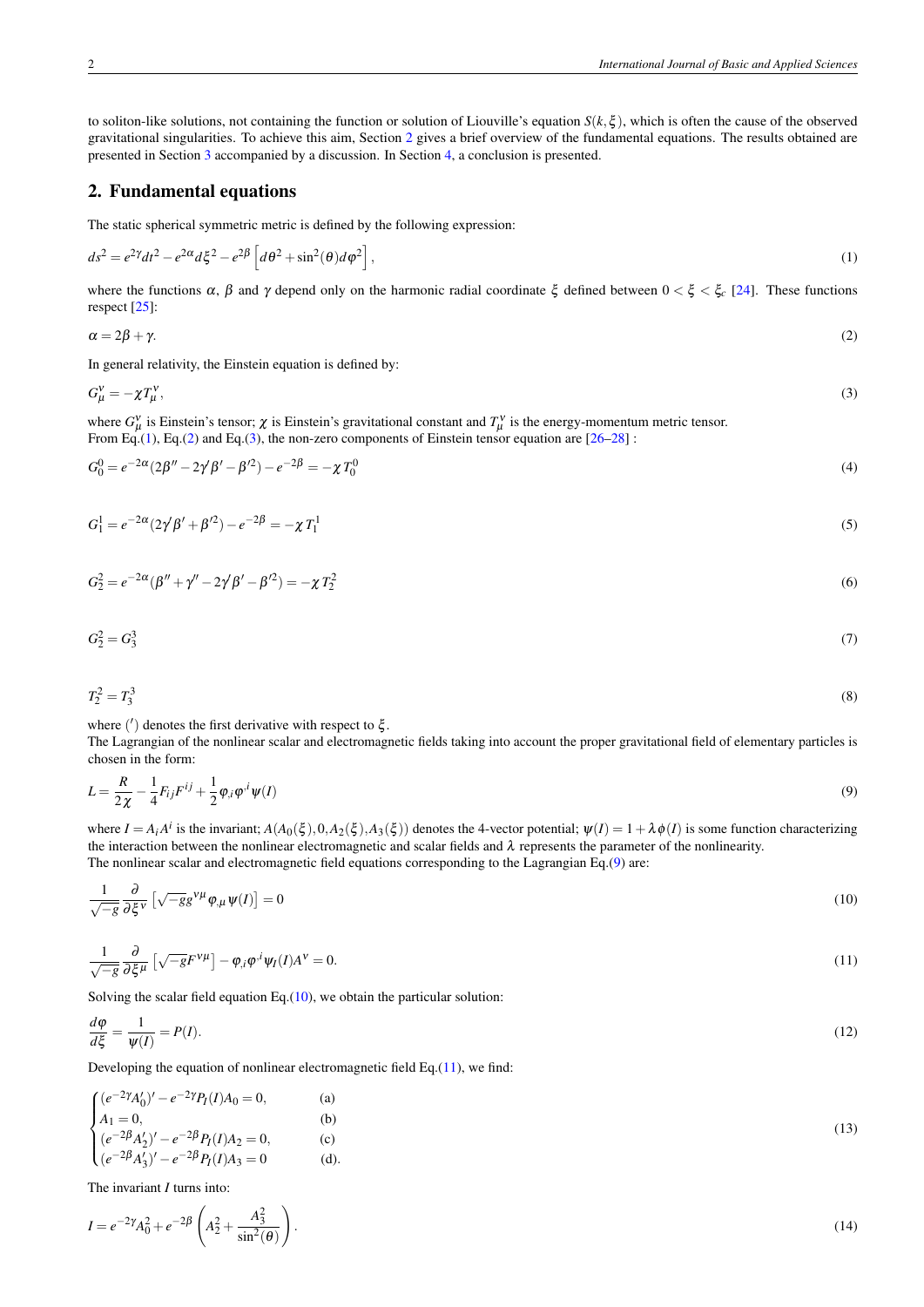Defined in the form:

<span id="page-2-6"></span>
$$
T_{\mu}^{\nu} = \varphi_{,\mu} \varphi^{\nu} \psi(I) - F_{\mu i} F^{\nu i} + \varphi_{,i} \varphi^{,i} \psi_I(I) A^{\nu} A_{\mu} - \delta_{\mu}^{\nu} \left[ -\frac{1}{4} F_{ij} F^{ij} + \frac{1}{2} (\varphi_{,i} \varphi^{,i}) \psi(I) \right],
$$
\n(15)

the energy-momentum metric tensor has the following non-zero components:

$$
T_0^0 = \frac{1}{2} e^{-2\alpha} \left[ P(I) + e^{-2\gamma} A_0'^2 + e^{-2\beta} \left( A_2'^2 + \frac{A_3'^2}{\sin^2(\theta)} \right) + 2e^{-2\gamma} P_I(I) A_0^2 \right];
$$
\n(16)

<span id="page-2-7"></span>
$$
T_1^1 = -\frac{1}{2}e^{-2\alpha} \left[ P(I) - e^{-2\gamma}A_0^2 + e^{-2\beta} \left( A_2^2 + \frac{A_3^2}{\sin^2(\theta)} \right) \right];\tag{17}
$$

<span id="page-2-8"></span>
$$
T_2^2 = \frac{1}{2}e^{-2\alpha} \left[ P(I) - e^{-2\gamma}A_0'^2 - e^{-2\beta} \left( A_2'^2 - \frac{A_3'^2}{\sin^2(\theta)} \right) - 2e^{-2\beta} P_I(I)A_2^2 \right];
$$
\n(18)

<span id="page-2-9"></span>
$$
T_3^3 = \frac{1}{2}e^{-2\alpha} \left[ P(I) - e^{-2\gamma}A_0'^2 + e^{-2\beta} \left( A_2'^2 - \frac{A_3'^2}{\sin^2(\theta)} \right) - 2e^{-2\beta} P_I(I) \frac{A_3^2}{\sin^2(\theta)} \right];
$$
\n(19)

<span id="page-2-1"></span><span id="page-2-0"></span>
$$
T_0^2 = -e^{-2(\alpha+\beta)} \left[ A_0' A_2' + P_I(I) A_2 A_0 \right];\tag{20}
$$

$$
T_0^3 = -\frac{e^{-2(\alpha+\beta)}}{\sin^2(\theta)} \left[ A_0' A_3' + P_I(I) A_3 A_0 \right];\tag{21}
$$

<span id="page-2-3"></span><span id="page-2-2"></span>
$$
T_2^3 = -\frac{e^{-2(\alpha+\beta)}}{\sin^2(\theta)} \left[ A_2' A_3' + P_I(I) A_3 A_2 \right].
$$
\n(22)

The energy-momentum metric tensor being symmetric, the relations Eq.[\(20\)](#page-2-0), Eq.[\(21\)](#page-2-1) and Eq.[\(22\)](#page-2-2) allow to establish:

$$
\frac{A'_0 A'_2}{A_0 A_2} = \frac{A'_2 A'_3}{A_2 A_3} = \frac{A'_0 A'_3}{A_0 A_3} = -P_I(I). \tag{23}
$$

<span id="page-2-4"></span>From Eq.[\(23\)](#page-2-3), we get:

$$
\begin{cases}\nA_2 = k_2 A_0, & k_2 = const \\
A_3 = k_3 A_0, & k_3 = const\n\end{cases}
$$
\n(24)

<span id="page-2-5"></span>and

$$
\begin{cases}\nA_0^{\prime 2} = -P_I(I)A_0^2, \\
A_2^{\prime 2} = -P_I(I)A_2^2, \\
A_3^{\prime 2} = -P_I(I)A_3^2.\n\end{cases}
$$
\n(25)

Using Eq.[\(24\)](#page-2-4) and Eq.[\(25\)](#page-2-5), the expressions Eq.[\(16\)](#page-2-6), Eq.[\(17\)](#page-2-7), Eq.[\(18\)](#page-2-8) and Eq.[\(19\)](#page-2-9) reduce to:

<span id="page-2-13"></span>
$$
T_0^0 = -T_1^1 = T_2^2 = T_3^3 = \frac{1}{2}e^{-2\alpha}[P(I) + IP_I(I)].
$$
\n(26)

<span id="page-2-11"></span>Summing Eq.[\(5\)](#page-1-7) and Eq.[\(6\)](#page-1-8), we obtain the Liouville type equation [\[25\]](#page-7-10):

$$
(\beta + \gamma)'' = e^{2(\beta + \gamma)}.
$$
\n<sup>(27)</sup>

<span id="page-2-10"></span>Adding Eq. $(4)$  and Eq. $(5)$ , we find:

$$
\beta'' = e^{2(\beta + \gamma)}.\tag{28}
$$

The relation Eq.[\(28\)](#page-2-10) introduced in Eq.[\(27\)](#page-2-11) leads to:

$$
\gamma(\xi)'' = 0,\tag{29}
$$

which has as a solution:

$$
\gamma(\xi) = C\xi + C_0. \tag{30}
$$
  
For  $C = C_0 = 0$ , we have:

<span id="page-2-12"></span>
$$
\mathcal{L}^{\mathcal{L}}(\mathcal{L}^{\mathcal{L}})
$$

 $\gamma = 0.$  (31)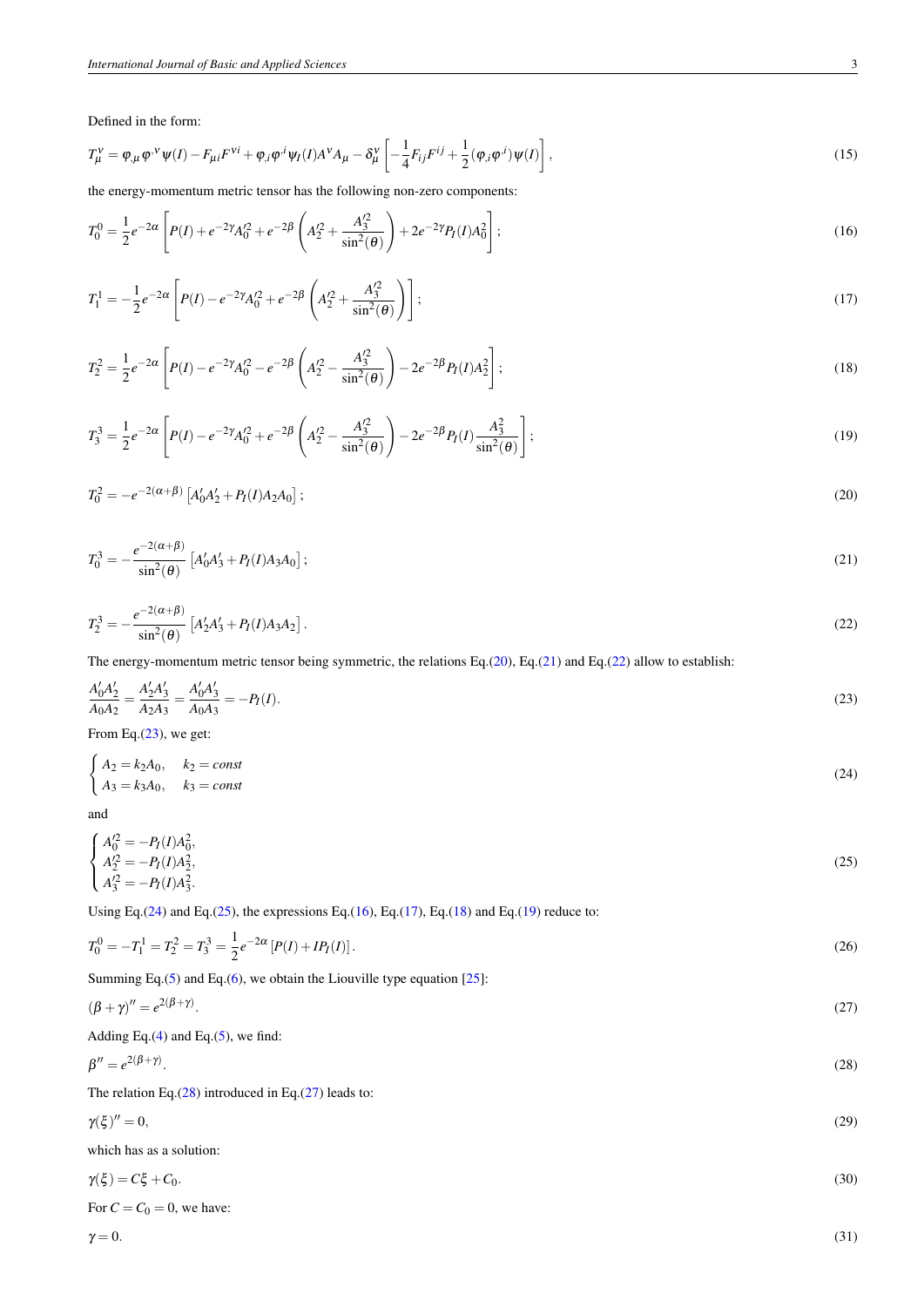The relation [\(31\)](#page-2-12) is equivalent to one obtained with a massless scalar field. Under this condition, Eq.[\(28\)](#page-2-10) admits as solution:

<span id="page-3-1"></span><span id="page-3-0"></span>
$$
\beta(\xi) = \ln\left(\frac{\eta}{\sinh(\eta\xi + \tau_0)}\right), \quad \eta > 0 \quad and \quad \tau_0 > 0.
$$
\n(32)

From Eq.[\(2\)](#page-1-2), Eq.[\(31\)](#page-2-12) and Eq.[\(32\)](#page-3-0), we derive the expressions of metric functions:

<span id="page-3-7"></span>
$$
g_{00}(\xi) = 1,\tag{33}
$$

$$
g_{11}(\xi) = -\frac{\eta^4}{\sinh^4(\eta\xi + \tau_0)},\tag{34}
$$

<span id="page-3-8"></span>
$$
g_{22}(\xi) = \frac{g_{33}(\xi)}{\sin^2(\theta)} = -\frac{\eta^2}{\sinh^2(\eta\xi + \tau_0)}.
$$
\n(35)

<span id="page-3-2"></span>Putting Eq. $(33)$  into Eq. $(13)$  (a), we have:

$$
A_0'' - P_I(I)A_0 = 0. \tag{36}
$$

<span id="page-3-3"></span>Multiplying Eq.[\(36\)](#page-3-2) by  $A_0$ , we obtain:

<span id="page-3-4"></span>
$$
A_0 A_0'' - P_I(I) A_0^2 = 0. \tag{37}
$$

From Eq. $(25)$  and Eq. $(37)$ , we deduce the differential equation:

<span id="page-3-5"></span>
$$
A_0 A_0'' + A_0'^2 = 0. \tag{38}
$$

The expression Eq.[\(38\)](#page-3-4) can be rewritten in the form:

$$
A_0'' + \frac{1}{A_0} A_0'^2 = 0. \tag{39}
$$

<span id="page-3-6"></span>The equation [\(39\)](#page-3-5) represents the inverted Painlevé-Gambier XI equation whose solution was recently obtained by Koudahoun et al. [[29\]](#page-7-13). The general form of this solution is:

$$
A_0(\xi) = \sqrt{q_0 + q_1 \xi}, \quad q_0 = const \quad and \quad q_1 = const.
$$
\n
$$
(40)
$$

<span id="page-3-9"></span>From Eq. $(24)$  and Eq. $(40)$ , we express:

$$
A_0(\xi) = \frac{A_2}{k_2} = \frac{A_3}{k_3} = \sqrt{q_0 + q_1 \xi}, \quad A_1 = 0.
$$
\n(41)

From Eq.[\(25\)](#page-2-5), Eq.[\(33\)](#page-3-1), Eq.[\(34\)](#page-3-7), Eq.[\(35\)](#page-3-8) and Eq.[\(41\)](#page-3-9), the invariant Eq.[\(14\)](#page-1-11) and the energy density Eq.[\(26\)](#page-2-13) transform into:

<span id="page-3-11"></span>
$$
I(\xi) = (q_0 + q_1 \xi) \left[ 1 + \left( k_2^2 + \frac{k_3^2}{\sin^2(\theta)} \right) \frac{\sinh^2(\eta \xi + \tau_0)}{\eta^2} \right],
$$
\n(42)

$$
T_0^0(\xi) = \left[ P(I) + (q_0 + q_1 \xi) P_I(I) \left[ 1 + \left( k_2^2 + \frac{k_3^2}{\sin^2(\theta)} \right) \frac{\sinh^2(\eta \xi + \tau_0)}{\eta^2} \right] \right] \frac{\sinh^4(\eta \xi + \tau_0)}{2\eta^4}.
$$
 (43)

The energy density per unit invariant volume  $T(\xi)$  and the total energy of interacting fields  $E_f$  defined by:

$$
T(\xi) = T_0^0(\xi)\sqrt{\frac{3}{2}}g,\tag{44}
$$

$$
E_f = \int_0^{\xi_c} T_0^0 \sqrt{\frac{3}{-g}} d\xi \tag{45}
$$

<span id="page-3-12"></span>become:

$$
T(\xi) = \frac{1}{2} \left[ P(I) + (q_0 + q_1 \xi) P_I(I) \left[ 1 + \left( k_2^2 + \frac{k_3^2}{\sin^2(\theta)} \right) \frac{\sinh^2(\eta \xi + \tau_0)}{\eta^2} \right] \right] \sin(\theta),\tag{46}
$$

<span id="page-3-13"></span>
$$
E_f = \int_0^{\xi_c} \left[ P(I) + (q_0 + q_1 \xi) P_I(I) \left[ 1 + \left( k_2^2 + \frac{k_3^2}{\sin^2(\theta)} \right) \frac{\sinh^2(\eta \xi + \tau_0)}{\eta^2} \right] \right] \frac{\sin(\theta)}{2} d\xi. \tag{47}
$$

<span id="page-3-10"></span>From Eq.[\(11\)](#page-1-6), we derive the expression of the 4-vector potential  $j^{\mathbf{v}}$  [\[18\]](#page-7-4):

$$
j^{\mathcal{V}} = -\varphi_{,i}\varphi^{,i}\psi_I(I)A^{\mathcal{V}}.\tag{48}
$$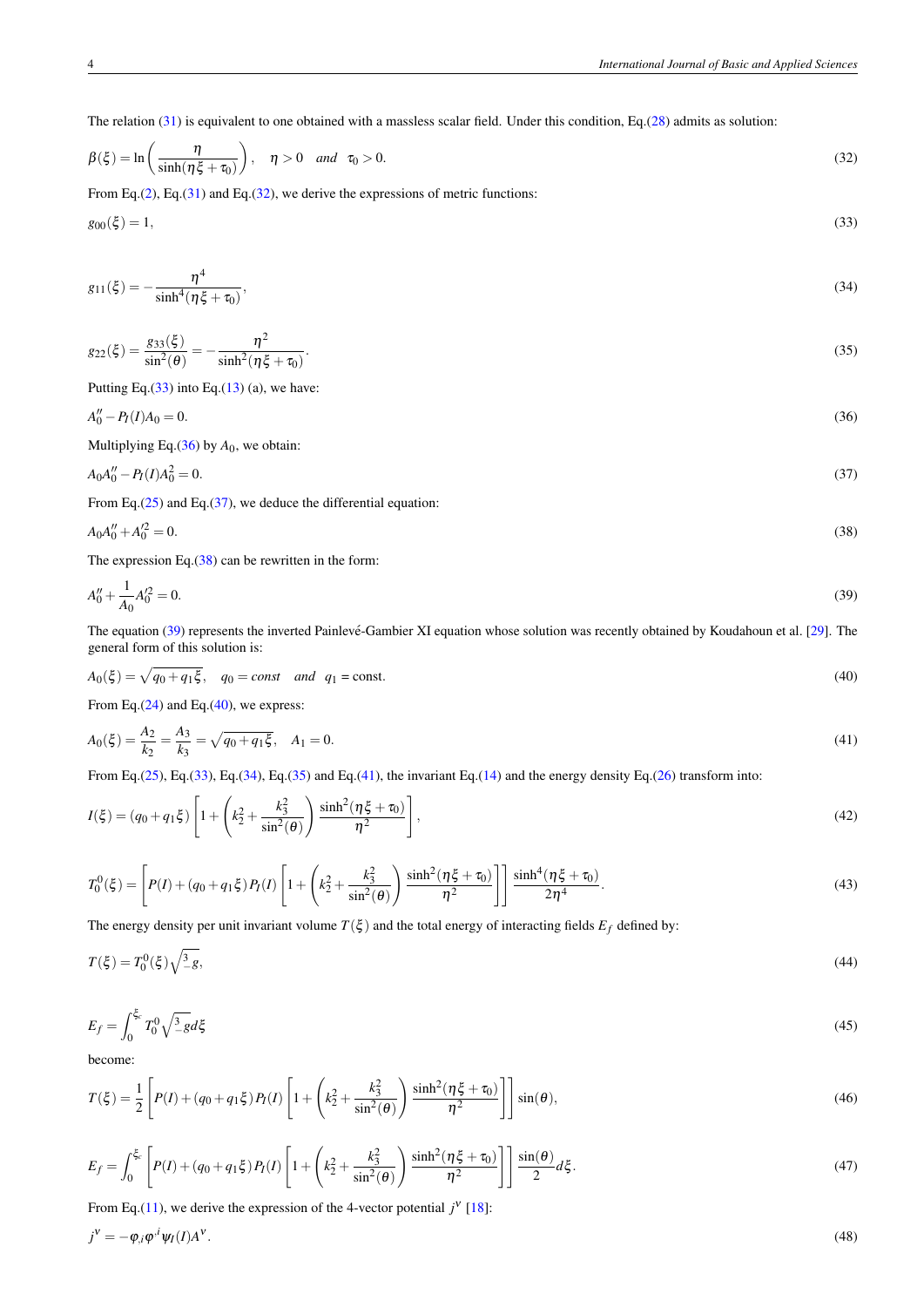<span id="page-4-2"></span>Taking into account Eq.[\(48\)](#page-3-10), we obtain:

$$
j^{0} = -P_{I}(I) \frac{\sinh^{4}(\eta \xi + \tau_{0})}{\eta^{4}} \sqrt{q_{0} + q_{1} \xi},
$$
\n(49)

$$
j^1 = 0,\tag{50}
$$

$$
j^2 = P_I(I)k_2 \frac{\sinh^6(\eta \xi + \tau_0)}{\eta^6} \sqrt{q_0 + q_1 \xi},\tag{51}
$$

<span id="page-4-3"></span>
$$
j^3 = P_I(I) \frac{k_3^2}{\sin^2(\theta)} \frac{\sinh^6(\eta \xi + \tau_0)}{\eta^6} \sqrt{q_0 + q_1 \xi}.
$$
 (52)

The charge density  $\rho_e(\xi)$ , the charge density per unit invariant volume  $\rho(\xi)$  and the total charge of elementary particles *Q* of expressions:

$$
\rho_e(\xi) = \frac{j^0}{\sqrt{g^{00}}},\tag{53}
$$

$$
\rho(\xi) = \rho_e(\xi)\sqrt{\frac{3}{2}g} \tag{54}
$$

and

$$
Q = \int_0^{\xi_c} \rho(\xi) d\xi \tag{55}
$$

<span id="page-4-4"></span>verify:

$$
\rho_e(\xi) = -P_I(I) \frac{\sinh^4(\eta \xi + \tau_0)}{\eta^4} \sqrt{q_0 + q_1 \xi},\tag{56}
$$

<span id="page-4-5"></span>
$$
\rho(\xi) = -P_I(I)\sqrt{q_0 + q_1\xi}\sin(\theta),\tag{57}
$$

$$
Q = -\int_0^{\xi_c} P_I(I)\sqrt{q_0 + q_1\xi} \sin(\theta) d\xi. \tag{58}
$$

<span id="page-4-1"></span>The expressions established in this section depend mostly on the concrete form of the calibrated invariance function  $P(I)$ . We opt in the following section for:

$$
P(I) = -\lambda I. \tag{59}
$$

## <span id="page-4-0"></span>3. Results and discussions

The metric functions  $(g_{00}(\xi), g_{11}(\xi), g_{22}(\xi), g_{33}(\xi))$  and the components of the 4-vector potential are all regular and independent of the calibrated invariance function but also of the solution of Liouville's equation *S*( $k, \xi$ ). These metric functions are equivalent to a particular case of the Fisher metric having source is a massless scalar field and corresponding to a zero Schwarzschild mass. This equivalence also follows from the relation Eq.[\(26\)](#page-2-13) of the energy-momentum tensor which is the same as that known for a massless scalar field  $\varphi(\xi)$ Fig [1](#page-5-0) gives a graphical illustration of the asymptotic properties to these functions.

Substituting Eq.[\(59\)](#page-4-1) into Eq.[\(42\)](#page-3-11), Eq.[\(46\)](#page-3-12), Eqs.[\(49\)](#page-4-2)-[\(52\)](#page-4-3) and Eqs.[\(56\)](#page-4-4)-[\(58\)](#page-4-5), we obtain respectively:

$$
T_0^0(\xi) = -\lambda (q_0 + q_1 \xi) \left[ 1 + \left( k_2^2 + \frac{k_3^2}{\sin^2(\theta)} \right) \frac{\sinh^2(\eta \xi + \tau_0)}{\eta^2} \right] \frac{\sinh^4(\eta \xi + \tau_0)}{\eta^4},
$$
(60)

<span id="page-4-7"></span>
$$
T(\xi) = -\lambda (q_0 + q_1 \xi) \left[ 1 + \left( k_2^2 + \frac{k_3^2}{\sin^2(\theta)} \right) \frac{\sinh^2(\eta \xi + \tau_0)}{\eta^2} \right] \sin(\theta), \tag{61}
$$

<span id="page-4-8"></span>
$$
j^{0} = \lambda \frac{\sinh^{4}(\eta \xi + \tau_{0})}{\eta^{4}} \sqrt{q_{0} + q_{1} \xi},
$$
\n(62)

 $i^1 = 0$ .  $1 = 0$ , (63)

<span id="page-4-6"></span>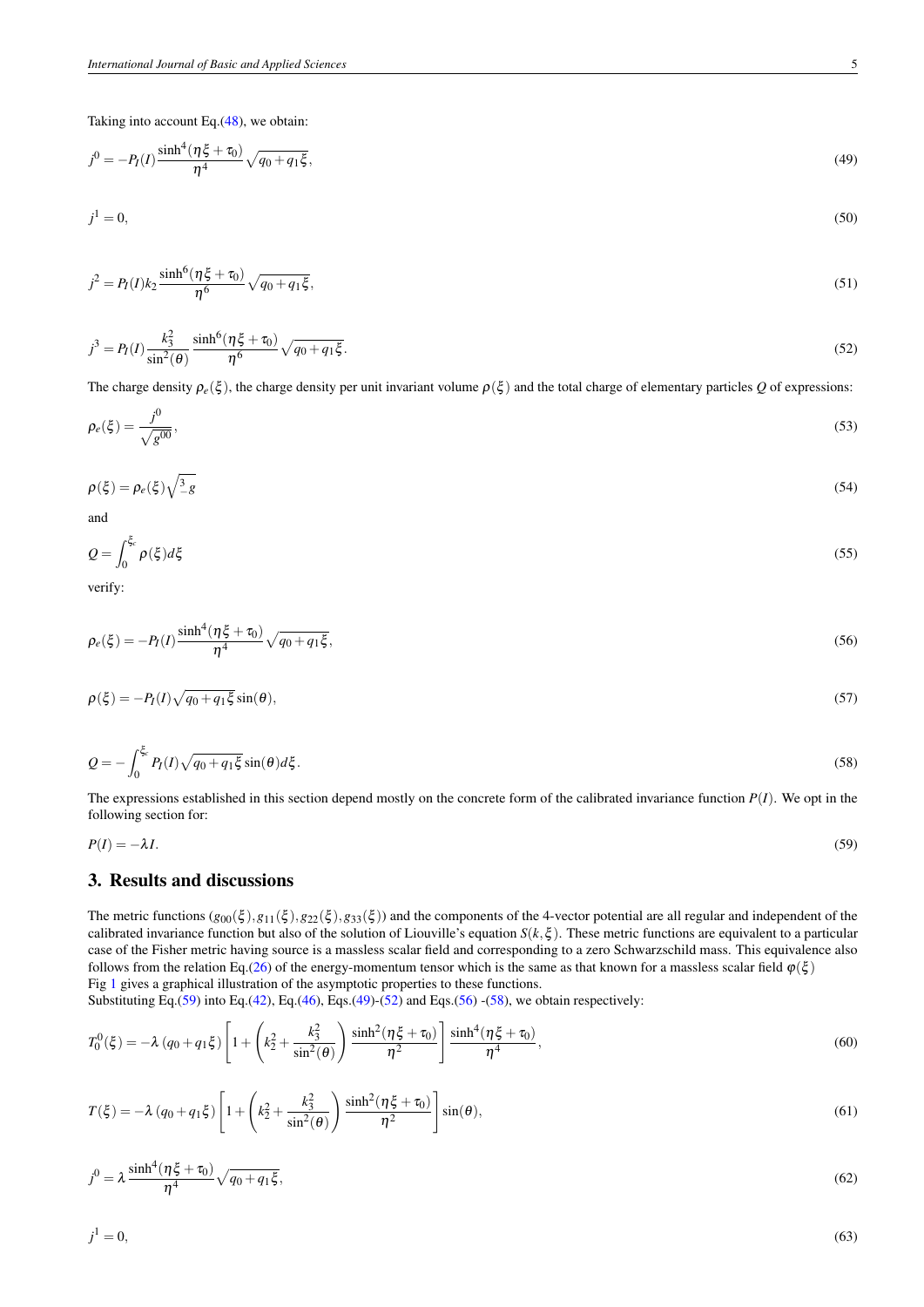<span id="page-5-0"></span>

**Figure 1:** (a) - Electric scalar potential  $A(\xi)$ , (b) - Component  $g_{11}(\xi)$  of the metric tensor, (c) - Component  $g_{22}(\xi)$  of the metric tensor. The values of the parameters used for this simulation are:  $\eta = 1.1255$ ;  $\tau_0 = 0.5$ ,  $\lambda = 10$ ,  $q_0 = 0.02$ ;  $q_1 = 1$  and  $\theta = \pi/2$ .

<span id="page-5-2"></span>
$$
j^2 = -\lambda k_2 \frac{\sinh^6(\eta \xi + \tau_0)}{\eta^6} \sqrt{q_0 + q_1 \xi},\tag{64}
$$

$$
j^3 = -\lambda \frac{k_3^2}{\sin^2(\theta)} \frac{\sinh^6(\eta \xi + \tau_0)}{\eta^6} \sqrt{q_0 + q_1 \xi},\tag{65}
$$

$$
\rho(\xi) = \lambda \sqrt{q_0 + q_1 \xi} \frac{\sinh^4(\eta \xi + \tau_0)}{\eta^4},\tag{66}
$$

<span id="page-5-3"></span><span id="page-5-1"></span>
$$
\rho(\xi) = \lambda \sqrt{q_0 + q_1 \xi} \sin(\theta),\tag{67}
$$

$$
Q = \frac{2\lambda}{3q_1} \left[ (q_0 + q_1 \xi_c)^{3/2} - q_0^{3/2} \right].
$$
 (68)

The expressions Eqs.[\(60\)](#page-4-6)-[\(67\)](#page-5-1) are regular and asymptotic functions. In Fig[.2](#page-6-4) a numerical simulation is presented showing the properties of the components Eq.[\(60\)](#page-4-6), Eq.[\(61\)](#page-4-7), Eq.[\(62\)](#page-4-8), Eq.[\(64\)](#page-5-2) and Eq.[\(67\)](#page-5-1). In Fig [2](#page-6-4) (b), we note that the energy density  $T_0^0(\xi)$  is a localized function and varies asymptotically as follows:

$$
T_0^0(\xi) \begin{cases} -\lambda q_0 \left[ 1 + \left( k_2^2 + \frac{k_3^2}{\sin^2(\theta)} \right) \frac{\sinh^2(\tau_0)}{\eta^2} \right] \frac{\sinh^4(\tau_0)}{\eta^4}, & \xi \to 0 \\ -\lambda (q_0 + q_1 \xi_c) \left[ 1 + \left( k_2^2 + \frac{k_3^2}{\sin^2(\theta)} \right) \frac{\sinh^2(\eta \xi_c + \tau_0)}{\eta^2} \right] \frac{\sinh^4(\eta \xi_c + \tau_0)}{\eta^4}, & \xi \to \xi_c \end{cases}
$$
(69)

The relation  $(68)$  shows that the total charge of elementary particles is a finite quantity. From Eq.[\(47\)](#page-3-13) and Eq.[\(59\)](#page-4-1), the total energy of interacting fields is written:

<span id="page-5-4"></span>
$$
E_f = -\lambda \left[ q_0 \xi_c + \frac{1}{2} q_1 \xi_c^2 + \frac{1}{\eta^2} \left( k_2^2 + \frac{k_3^2}{\sin^2(\theta)} \right) \left[ q_0 E_{f_1} + q_3 E_{f_2} \right] \right] \sin(\theta) \tag{70}
$$

where

$$
E_{f_1} = \int_0^{\xi_c} \sinh^2(\eta \xi + \tau_0) d\xi
$$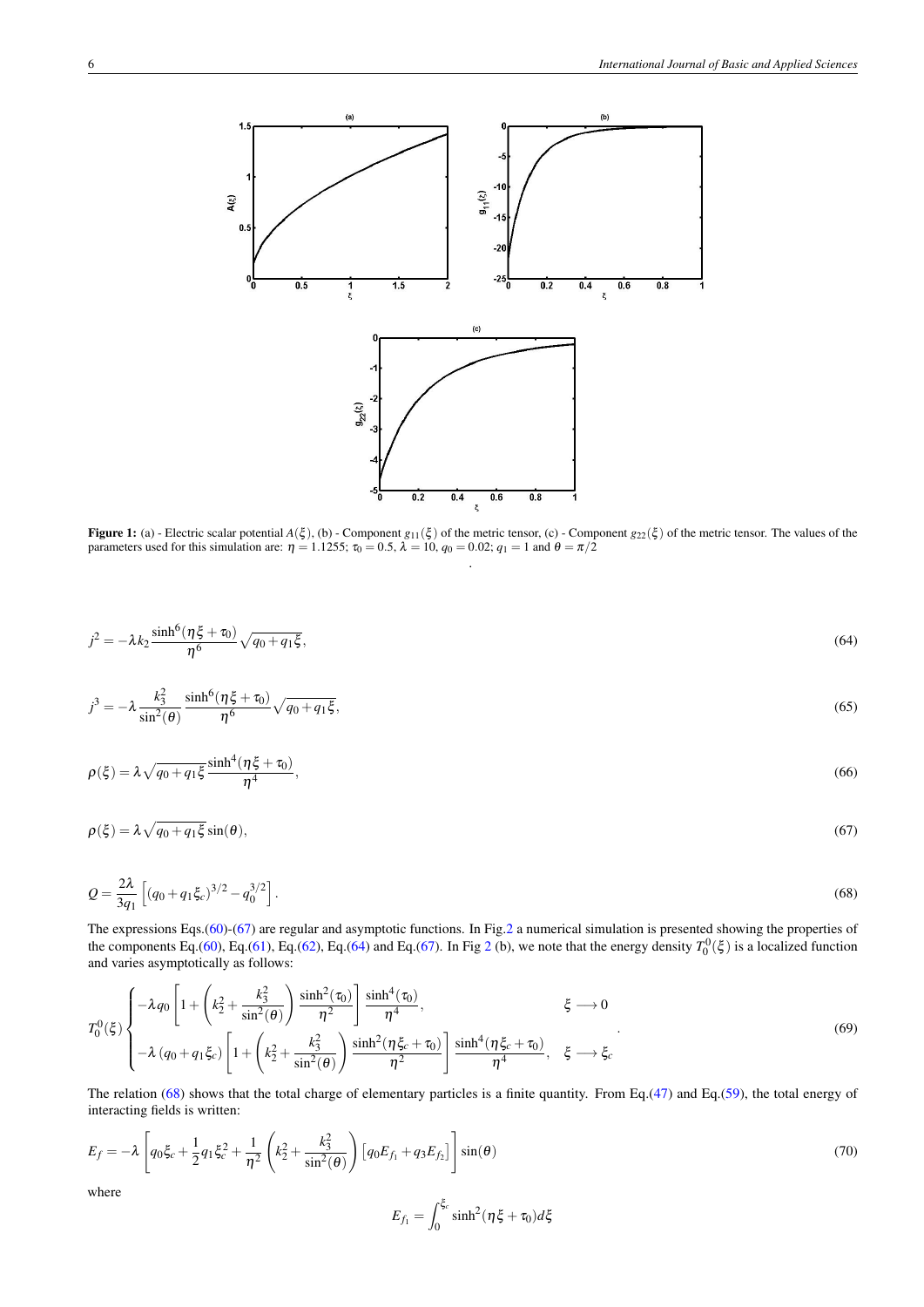<span id="page-6-4"></span>

Figure 2: (a) - Energy density  $T_0^0(\xi)$ , (b) - Energy density per unit volume, (c) - Charge density  $\rho_e(\xi)$ , (d) - Charge density per unit volume. The values of the parameters used for this simulation are:  $\eta = 1.1255$ ;  $k_2 = 0.05$ ;  $k_3 = 0.2$ ;  $\tau_0 = 0.5$ ,  $\lambda = 10$ ,  $q_0 = 0.02$ ;  $q_1 = 1$  and  $\theta = \pi/2$ .

and

<span id="page-6-5"></span>
$$
E_{f_2} = \int_0^{\xi_c} \xi \sinh^2(\eta \xi + \tau_0) d\xi.
$$

Putting  $x = \eta \xi + \tau_0$  and using the appropriate relations of the standard table of integrals [\[30\]](#page-7-14), we obtain:

$$
E_{f_1} = \frac{1}{\eta} \left[ \frac{\sinh[2(\eta \xi_c + \tau_0)]}{4} - \frac{\sinh(2\tau_0)}{4} - \frac{\eta \xi_c}{2} \right],\tag{71}
$$

<span id="page-6-6"></span>
$$
E_{f_2} = \frac{1}{\eta^2} \left[ \eta \xi_c \frac{\sinh\left[2(\eta \xi_c + \tau_0)\right]}{4} + \frac{\cosh(2\tau_0)}{8} - \frac{\cosh\left[2(\eta \xi_c + \tau_0)\right]}{4} - \frac{\eta^2 \xi_c^2}{4} \right].
$$
\n(72)

From Eq.[\(70\)](#page-5-4), Eq.[\(71\)](#page-6-5) and Eq.[\(72\)](#page-6-6), the total energy of interacting fields  $E_f$  is limited.

#### <span id="page-6-3"></span>4. Conclusion

In this work, the equation to the nonlinear interacting electromagnetic, massless scalar and proper gravitational fields induced by the 4-vector potential  $A(A_0(\xi), 0, k_2A_0(\xi), k_3A_0(\xi))$  has been solved with the consideration of proper gravitational field of elementary particles. The results obtained show that with the calibrated invariance function  $P(I) = -\lambda I$ , the metric functions, solutions of Einstein equation as well as those of considered fields are all regular, independent of the function  $S(k, \xi)$ , with localized energy density. The total energy of interacting fields is limited and the total charge of elementary particles is a finite quantity. These analytical solutions are soliton-like and constitute a model capable of describing the complex internal structure of elementary particles. In perspective, we will study the particular case of a direct interaction of fields using the Born-Infeld Lagrangien and the invariant  $I = F_{ij}F^{ij}$ .

#### References

- <span id="page-6-0"></span>[1] Scott, A.C.,Chu, F.Y.F. and McLaughlin, D.W., The Soliton: A New Concept in Applied Science Proceeding of the IEEE 61, 1443-1483, (1973) <https://doi.org/10.1109/PROC.1973.9296>
- <span id="page-6-1"></span>[2] Perring J. K., Skyrme T. H. R., A Model Unified Field Equation. Nuclear Physics, 31, 550-555 (1962) [https://doi.org/10.1016/0029-5582\(62\)](https://doi.org/10.1016/0029-5582(62)90774-5) [90774-5](https://doi.org/10.1016/0029-5582(62)90774-5)
- <span id="page-6-2"></span>[3] Rybakov Yu. P., Particles Structure in Nonlinear Field Theory. Peoples' Friendship University of Russia, Moscow, (1985)
- [4] Rajaraman R., An Introduction to Solitons and Instantons in Quantum Field Theory, North-Holland Publishing Company, New York (1982) [5] Diaz-Alonso J., Rubiera-Garcia D., Electrostatic spherically symmetric configurations in gravitating nonlinear electrodynamics,Phys. Rev. D, 81(6),
- American Physical Society, (2010) <https://link.aps.org/doi/10.1103/PhysRevD.81.064021>
- [6] Ruffini R., Vereshchagin G., Xue S. S., Electron-positron pairs in physics and astrophysics: from heavy nuclei to black holes, Phys. Rept. 1-140, (2010), <http://doi.org/10.1016/j.physrep.2009.10.004>.
- [7] Chernitskii A. A., Gravitation as a vacum nonlinear electrodynamics effet, Gravitation and Cosmology 17(2), 198-200, (2008) [https://doi.org/10.](https://doi.org/10.1134/S0202289311020101) [1134/S0202289311020101](https://doi.org/10.1134/S0202289311020101)
- [8] Chernitskii A. A., Fundamental interactions and quantum behaviour in unified field theory, (2019) arXiv:1911.01791v1 [physics.gen-ph]
- [9] Chernitskii, A. A., Gravitation in Unified Scalar Field Theory. Universe 7(11), (2021), [https://doi.org/10.3390/universe7010011](https:// doi.org/10.3390/universe7010011)
- [10] Saha B., Soliton of scalar field with induced nonlinearity and their stabilty, (1999), <EXT-2000-064>
- [11] Manton N., Sutcliffe P., (2004), Topological Solitons, Cambridge university, ISBN: 9780511617034, [https://doi.org/10.1017/](https://doi.org/10.1017/CBO9780511617034) [CBO9780511617034](https://doi.org/10.1017/CBO9780511617034)